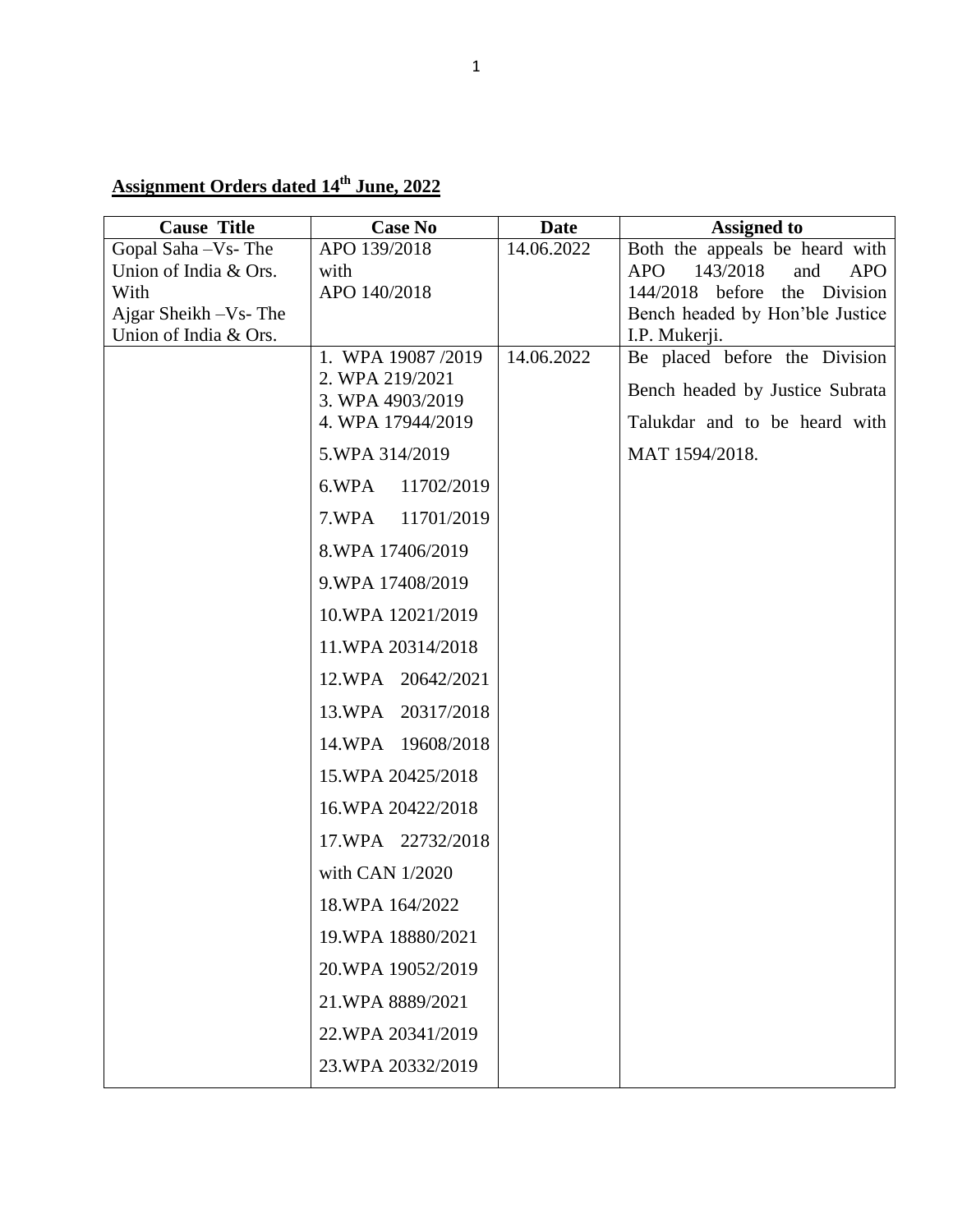| 24.WPA 20227/2019    |  |
|----------------------|--|
| 25.WPA 19432/2019    |  |
| 26.WPA 8614/2019     |  |
| 27.WPA 9947/2019     |  |
| 28.WPA 10304/2019    |  |
| 29.WPA 10306/2019    |  |
| 30.WPA 10308/2019    |  |
| 31.WPA 10803/2019    |  |
| 32.WPA 10540/2019    |  |
| 33. WPA 10541/2019   |  |
| 34.WPA 10543/2019    |  |
| 35.WPA 8290/2019     |  |
| 36.WPA 8613/2019     |  |
| 37.WPA 16242/2019    |  |
| 38. WPA 16244/2019   |  |
| 39. WPA 10800/2019   |  |
| 40.WPA 11001/2019    |  |
| 41.WPA 11002/2019    |  |
| 42.WPA 11003/2019    |  |
| 43.WPA 11004/2019    |  |
| 44.WPA 17003/2019    |  |
| 45.WPA 13016/2019    |  |
| 46.WPA 17024/2018    |  |
| 47.WPA 17025/2018    |  |
| 48.WPA 2097/2022     |  |
| 49. WPA 1732/2022    |  |
| 50.WPA 1729/2022     |  |
| 51.WPA<br>204/2021   |  |
| 52.WPA<br>18865/2018 |  |
| 53.WPA 19607/2018    |  |